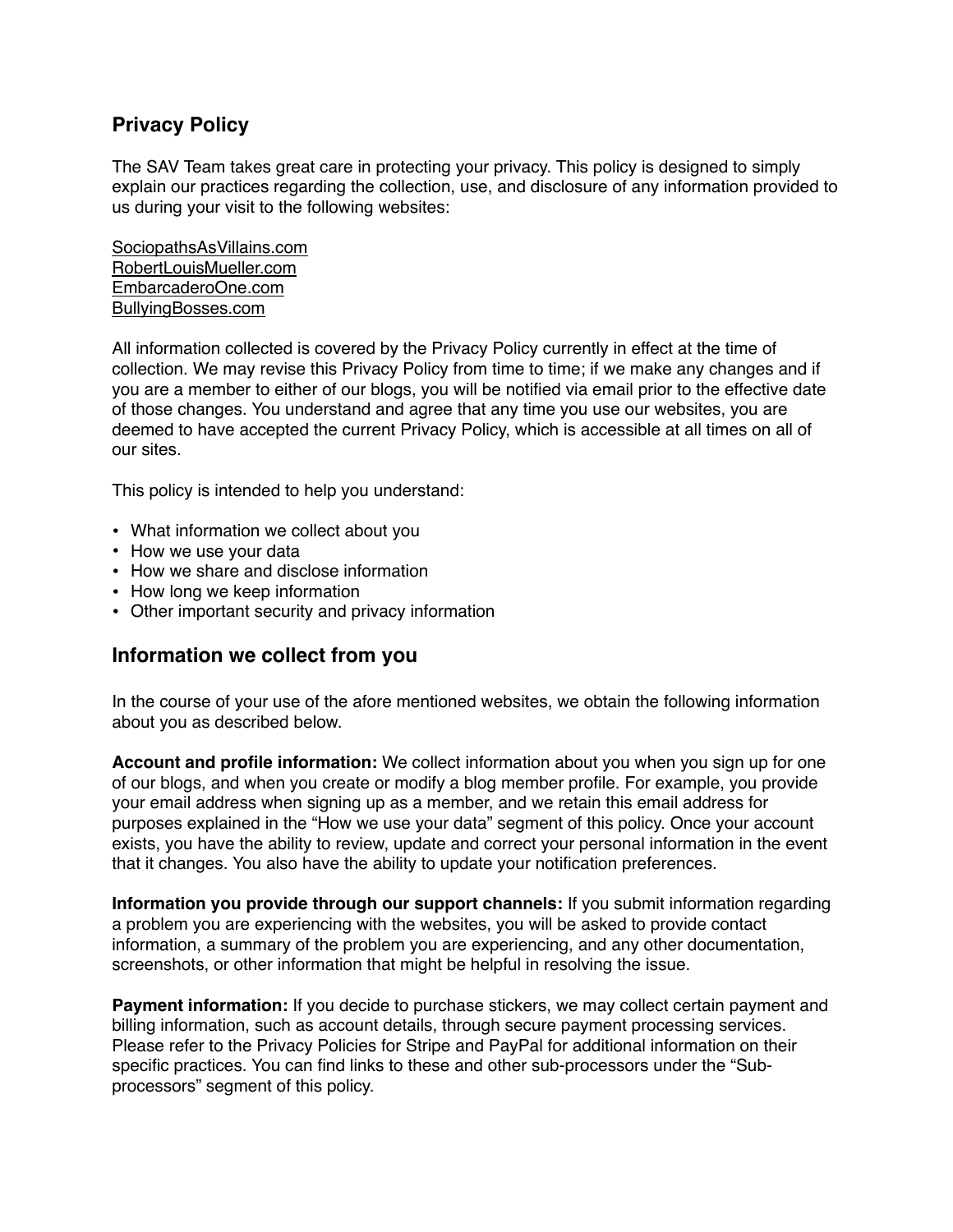**System Data:** We may collect technical data about your computer or device, like your IP address, device type, operating system type and version, unique device identifiers, browser type, browser language, domain and other systems data, platform types, and approximate geographic data calculated based on your IP address.

**Usage Data:** We may collect usage statistics about your interactions with the services, including pages accessed, time spent on pages, features used, click data, date, time, and other data regarding your visit to the websites. We obtain some of this information via [GoDaddy.com](http://GoDaddy.com). We also use Google Analytics; Google collects only the IP address assigned to you on the date you visit any of our sites, and not your name or other identifying information. We do not combine the information collected through Google Analytics with personally identifiable information. Google Analytics does plant a permanent cookie on your browser to identify you as a unique user the next time you visit the sites, but the cookie cannot be used by anyone other than Google. Google's ability to use and share information collected by Google Analytics about your visits to our sites is restricted by the [Google Analytics Terms of Use](http://www.google.com/analytics/tos.html) and the [Google Privacy Policy.](http://www.google.com/privacypolicy.html) You can prevent Google Analytics from recognizing you on return visits by [disabling cookies](http://www.usa.gov/optout_instructions.shtml) on your browser. You can also opt-out of Google's collection and processing of data at [tools.google.com/dlpage/gaoptout](http://tools.google.com/dlpage/gaoptout).

#### **How we use your data**

**To provide, update, maintain and protect our services and business:** This includes the correct usage and functionality of our websites and services, prevention of service errors, security or technical issues, and analysis of usage. It also includes communication to you through our blogs, or though other means, as a direct response to requests, comments, and questions.

**To analyze how people use our services:** We use data to improve our services, and to develop and provide smarter, faster, more secure and useful tools and features. We use collective learnings about how people use our services and feedback provided directly to us to troubleshoot and to identify trends, usage, activity patterns and areas in need of improvement.

**To send emails and other communications:** We may contact you via email or other communication method to inform you about specific services, technical issues, and/or administrative matters. We may also reach out to you to market our products. We may send you emails to tell you about new features, request your feedback, or just keep you up to date. You can opt-out of those email notifications on your account settings page.

**For billing, account management and other administrative matters:** We may need to contact you for invoicing, account management and similar reasons should you make any purchases through our websites.

**Customer support:** We use your information to resolve technical issues you encounter, to respond to your requests for assistance, to analyze crash information, and to repair and improve our services.

**To investigate and help prevent security issues, fraud and abuse:** We use information about you and your service use to verify accounts and activity, to monitor suspicious or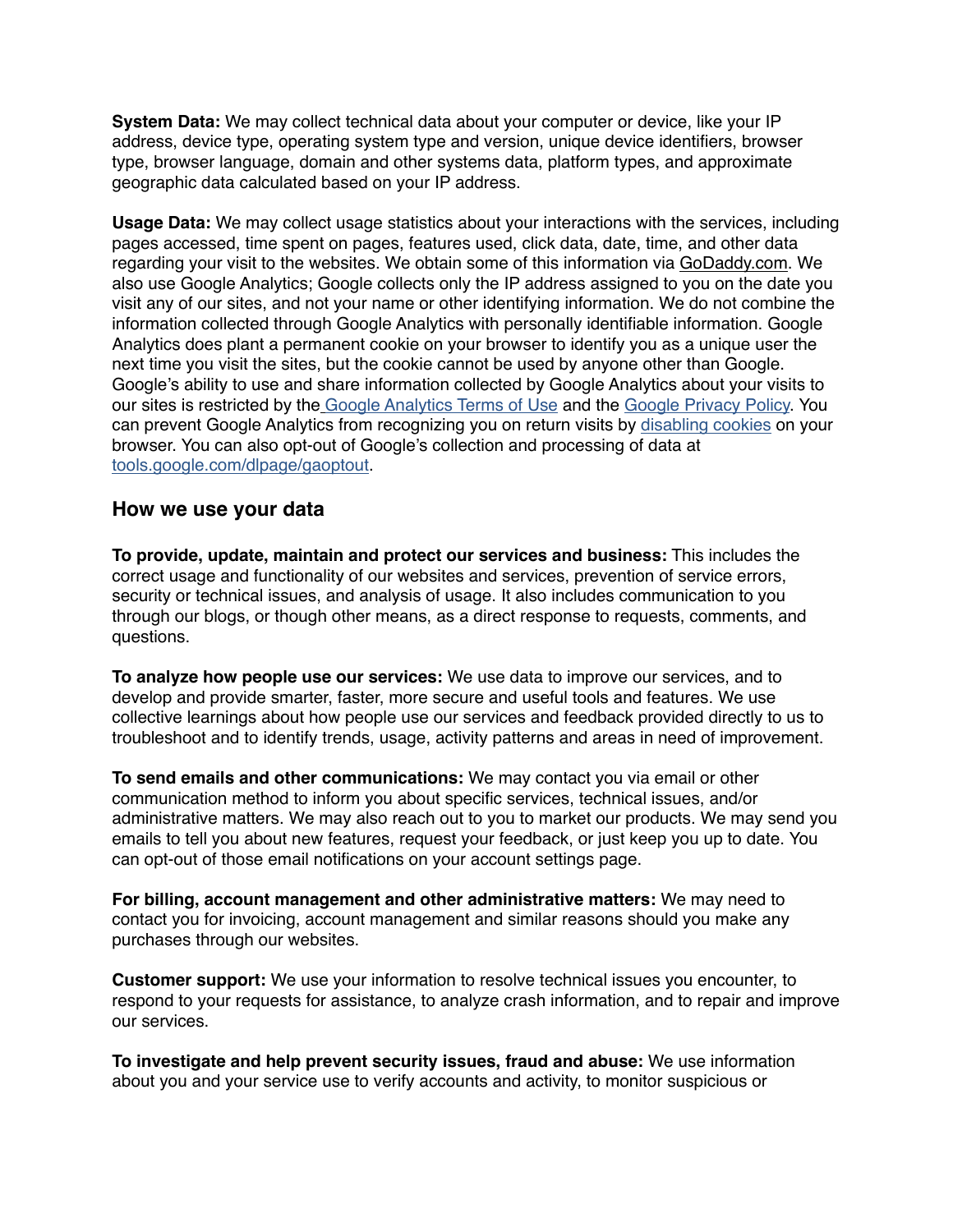fraudulent activity, and to identify violations of service policies, as required by applicable law, legal process, or regulation.

#### **How we share and disclose information**

We will not rent or sell potentially personally-identifying information to third-party companies for their commercial or marketing use.

**Third-party service providers and partners**: We may engage third-party companies or individuals as service providers or business partners to process information and support our business. You can see the list of the third-parties we use in the "Sub-processors" segment of this policy.

**Aggregated or de-identified data:** We may disclose or use for any purpose, aggregated or deidentified information that cannot reasonably be used to identify you personally. For example, we may share aggregated or de-identified information with partners for business or research purposes.

**To comply with laws:** If we receive a request, we may disclose information if the disclosure is in accordance with or required by any applicable law, regulation, or legal process.

**To enforce our rights, prevent fraud, and for safety:** To protect and defend the rights, property, or safety of Robert Louis Mueller, our websites, or any third-parties, including enforcing contracts or policies, or in connection with investigating and preventing fraud or security issues.

**With consent:** We may share information with third-parties when we have consent from you to do so.

### **How long we keep information**

**Information you provide to us:** Your account information and all other data you provide to us is kept until you delete your account. We also retain some of your information as necessary to comply with our legal obligations, to resolve disputes, to enforce our agreements, to support business operations, and to continue to develop and improve our services.

**Data we collect through automated means:** We retain system data and usage data for only as long as it is necessary to provide products and services to you, perform or fulfill our contractual obligations, comply with our legal obligations, resolve disputes, and enforce our agreements.

# **Security**

We take reasonable steps to protect personally identifiable information as you transmit it to our sites and to protect such information from loss, misuse, unauthorized access, disclosure, alteration, or destruction.

Employee and contractor access to personally identifying information is restricted to situations in which that information is needed in order to troubleshoot, operate, develop or improve our services.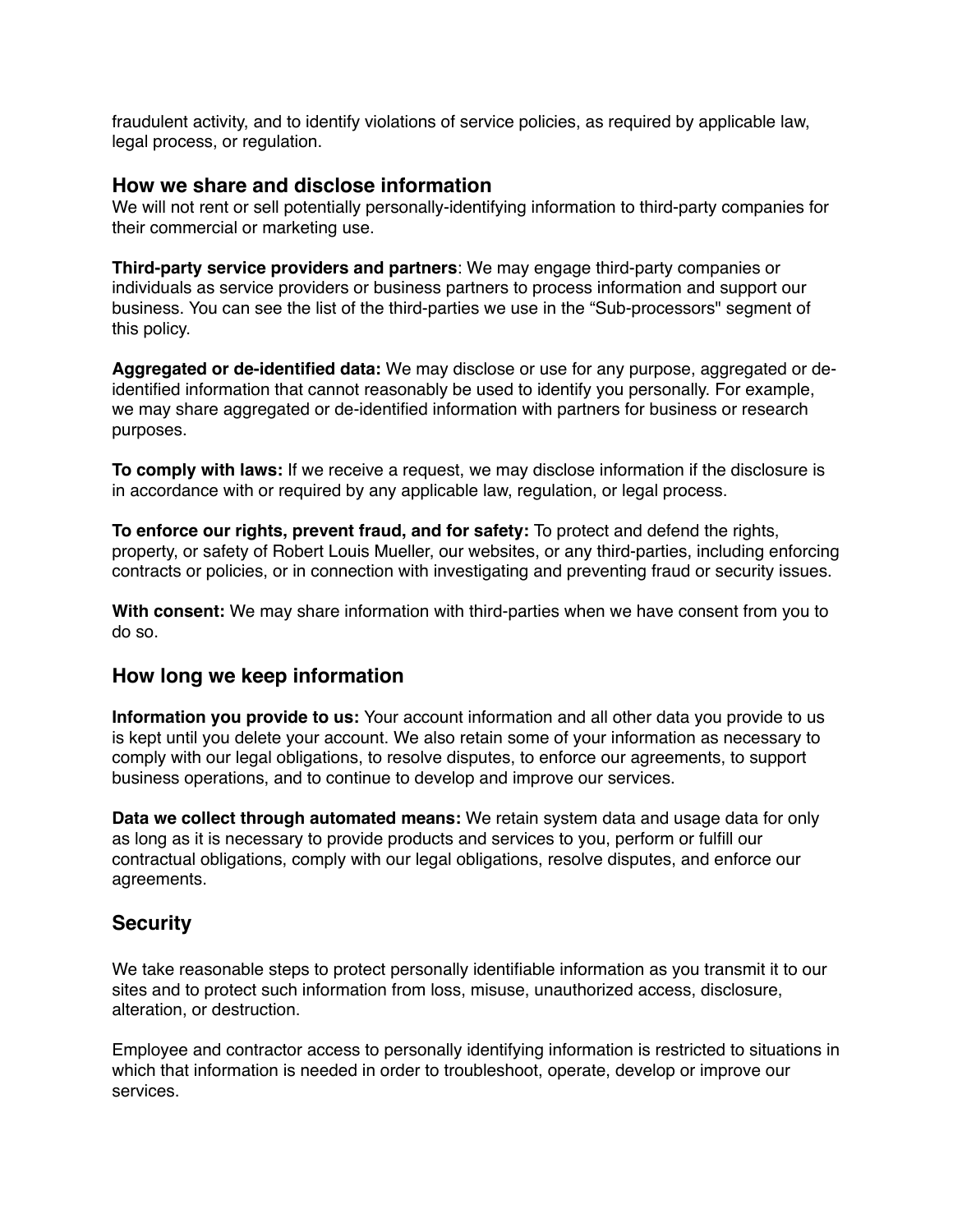You must protect your password to prevent unauthorized third-parties from accessing your account. In addition, if third-parties have access to the computer you use to log into your account, you must sign out of your account when you are finished to ensure protection of your information.

Please note that electronic communication, particularly email, is not entirely secure against interception, therefore we strongly advise against sending sensitive data (such as bank account or credit card numbers) by email or web form.

# **Cookies**

Cookies are small pieces of data stored on a site visitor's browser, used to keep track of the movements and actions on our sites. Some functions of the Cookies we use include recognition as an existing user upon return to our websites when using the same computer and web browser, and improving your experience with the websites.

| <b>COOKIE NAME</b>                        | <b>LIFE SPAN</b>     | <b>PURPOSE</b>                      |
|-------------------------------------------|----------------------|-------------------------------------|
| svSession                                 | Permanent            | <b>Creates activities</b><br>and BI |
| hs                                        | Session              | <b>Security</b>                     |
| incap_ses_\${Proxy-ID}<br>$$\$$ {Site-ID} | Session              | <b>Security</b>                     |
| incap_visid_\${Proxy-ID}<br>$$$ {Site-ID} | Session              | <b>Security</b>                     |
| $nIbi_{IID}$                              | Persistent<br>cookie | <b>Security</b>                     |
| <b>XSRF-TOKEN</b>                         | Persistent<br>cookie | <b>Security</b>                     |

Here is a list of Cookies that may currently be used on our websites: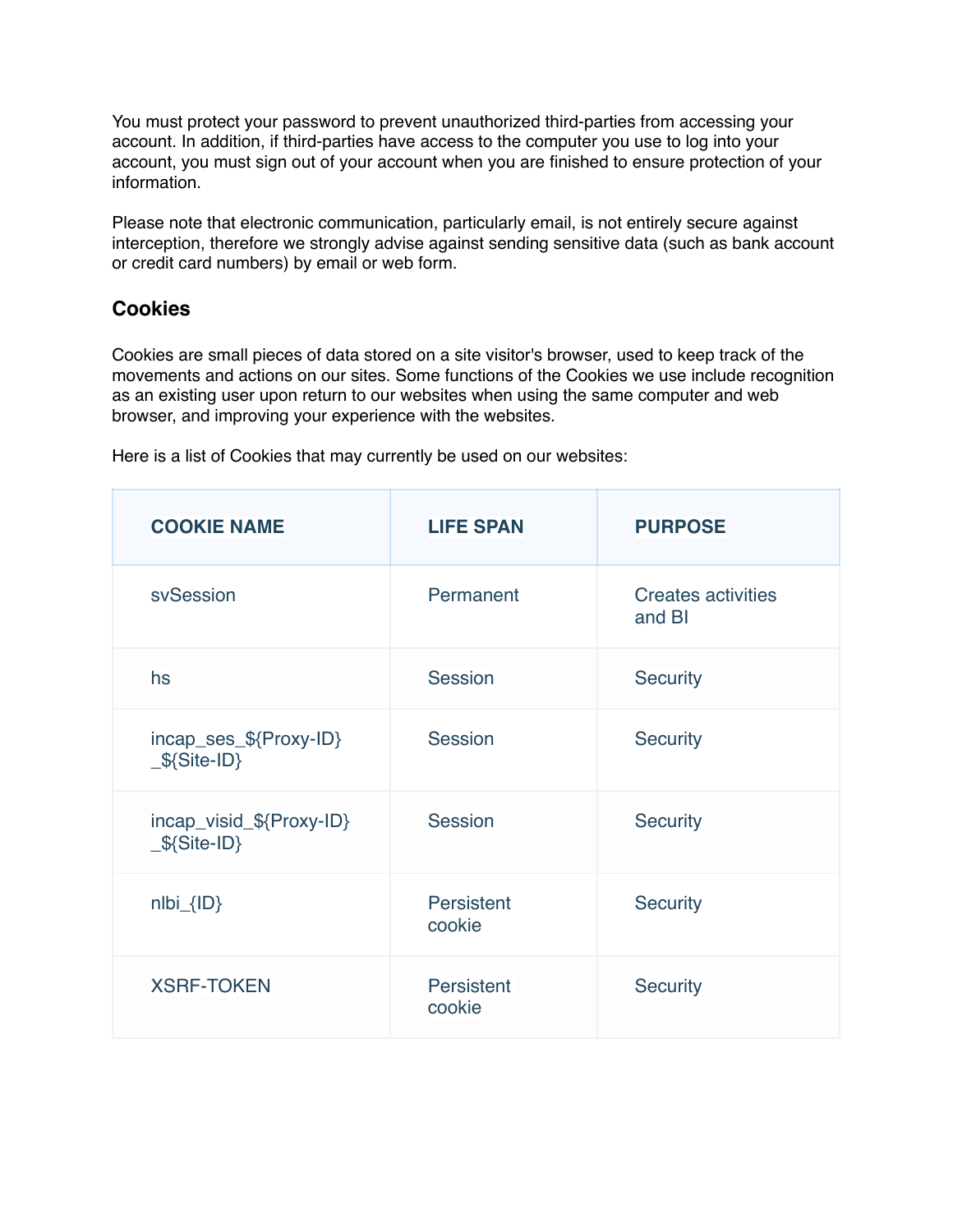| smSession | Two weeks | Identify logged in<br>site members |
|-----------|-----------|------------------------------------|
|-----------|-----------|------------------------------------|

Please visit [https://codex.wordpress.org/WordPress\\_Cookies](https://codex.wordpress.org/WordPress_Cookies) for more information about Cookies used by WordPess.org which may affect you when visiting [BullyingBosses.com.](http://BullyingBosses.com)

You can also analyze the Cookies on a specific website anytime through your browser's development console; be sure to use a private/incognito/anonymous browsing mode for accurate results.

**Do not track policy:** We do not collect personal information about your online activities over time and across third-party websites or online services. Therefore, "do not track" signals transmitted from web browsers do not apply to our sites or services, and we do not alter any of our data collection and use practices upon receipt of such a signal.

### **Links to other web sites**

Our websites may contain links or references to other sites to which this Privacy Policy does not apply. We encourage you to read the Privacy Policy of every website you visit.

#### **Sub-Processors**

We may use the following sub-processors to host customer data or provide other infrastructure that helps with delivery of our services:

| <b>NAME</b>               | <b>ACTIVITIES &amp; POLICY LINK</b>                                                                                                                                 | <b>COUNTRY</b>          |
|---------------------------|---------------------------------------------------------------------------------------------------------------------------------------------------------------------|-------------------------|
| Amazon Web Services, Inc. | <b>Cloud Service Provider (used</b><br>for book sales)<br>https://www.amazon.com/gp/<br>help/customer/display.html/<br>ref=footer_privacy?<br>ie=UTF8&nodeId=468496 | United<br><b>States</b> |
| GoDaddy, Inc.             | <b>Cloud Service Provider (used</b><br>for hosting services)<br>https://www.godaddy.com/legal-<br>agreements.aspx?otab=2                                            | United<br><b>States</b> |